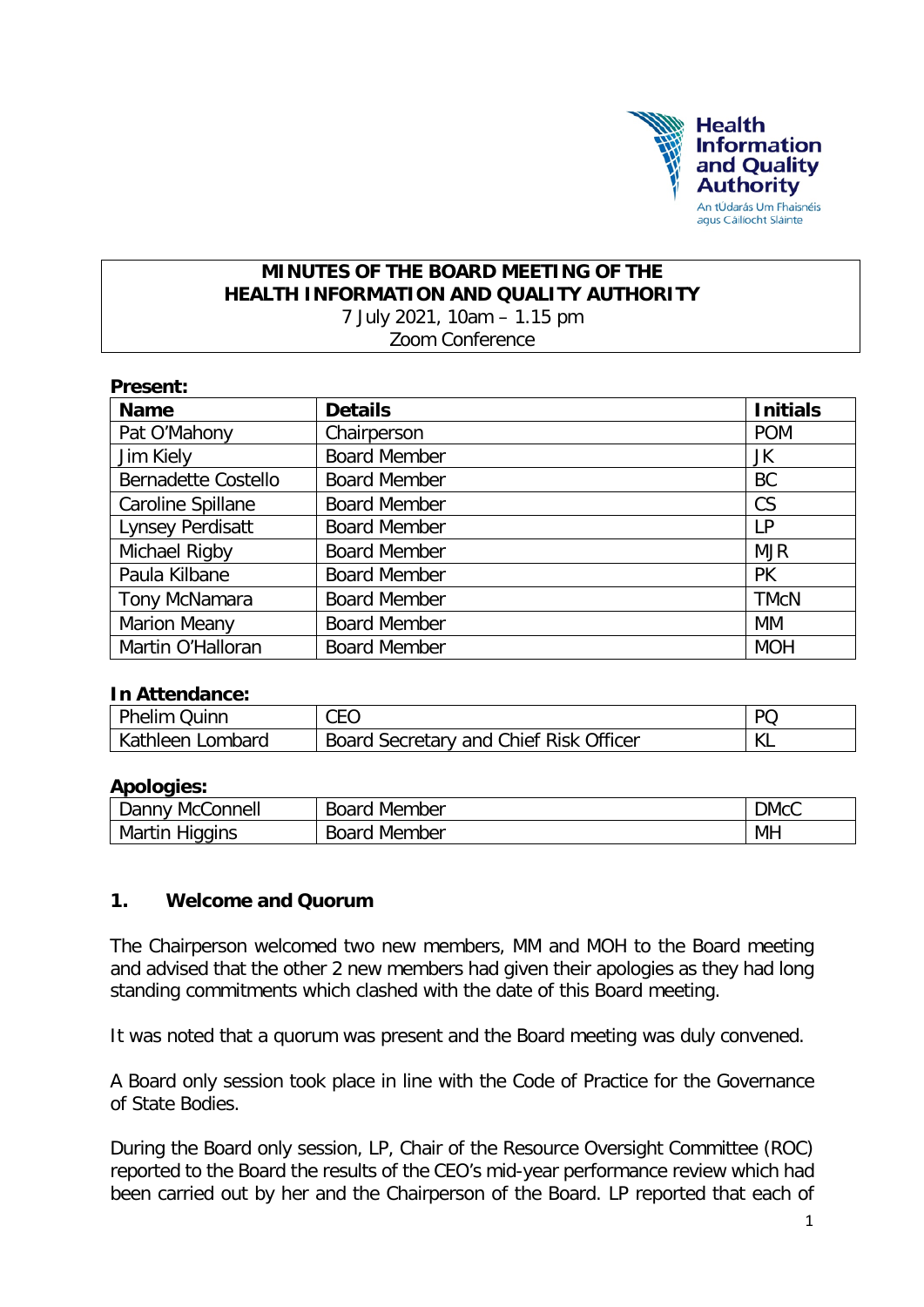the objectives set for the CEO for 2021 was considered and a summary note of the performance against each was included with the papers for the meeting.

In summary, significant progress on the objectives had been made and the performance of the CEO was considered excellent. It was also observed that his work ethic and commitment remains steadfast as he approaches his final months as HIQA's CEO.

The ROC had received a report on the performance review at their meeting on 6<sup>th</sup> July and the committee had fully supported the outcome of the review. The Board unanimously agreed with the conclusions of the reviewers and acknowledged the strong performance of the CEO.

PQ joined the meeting at this point.

### **2. Conflict of Interest**

No conflicts were declared on any matters on the agenda.

POM advised the Board that he has been appointed to the Expert Advisory Group on Rapid Testing established by the Minister.

PK advised that she has been appointed to the Board of the Health Products Regulatory Authority (HPRA).

While neither appointment is anticipated to present a conflict of interest, it was noted that should a conflict arise, both members will comply with the conflict procedure at that time.

MJR also declared that he is a member of the National Screening Advisory Committee (NSAC) but does not consider that he has a conflict in the HTA before the Board for approval.

### **3. Board minutes**

### 3.1 Minutes of Board meeting of 12 May 2021

The minutes of the meeting of 12 May 2021 were reviewed by the Board and it was agreed that they were an accurate record of the meeting. CS proposed approval of the minutes and TMcN seconded the proposal; **accordingly it was resolved that the minutes of 12 May be approved by the Board.**

### 3.2 Minutes of Board meeting of 1 June 2021

The minutes of the meeting of 1 June 2021 were reviewed by the Board and it was agreed that they were an accurate record of the meeting. JK proposed approval of the minutes and PK seconded the proposal; **accordingly it was resolved that the minutes of 1 June 2021 be approved by the Board.**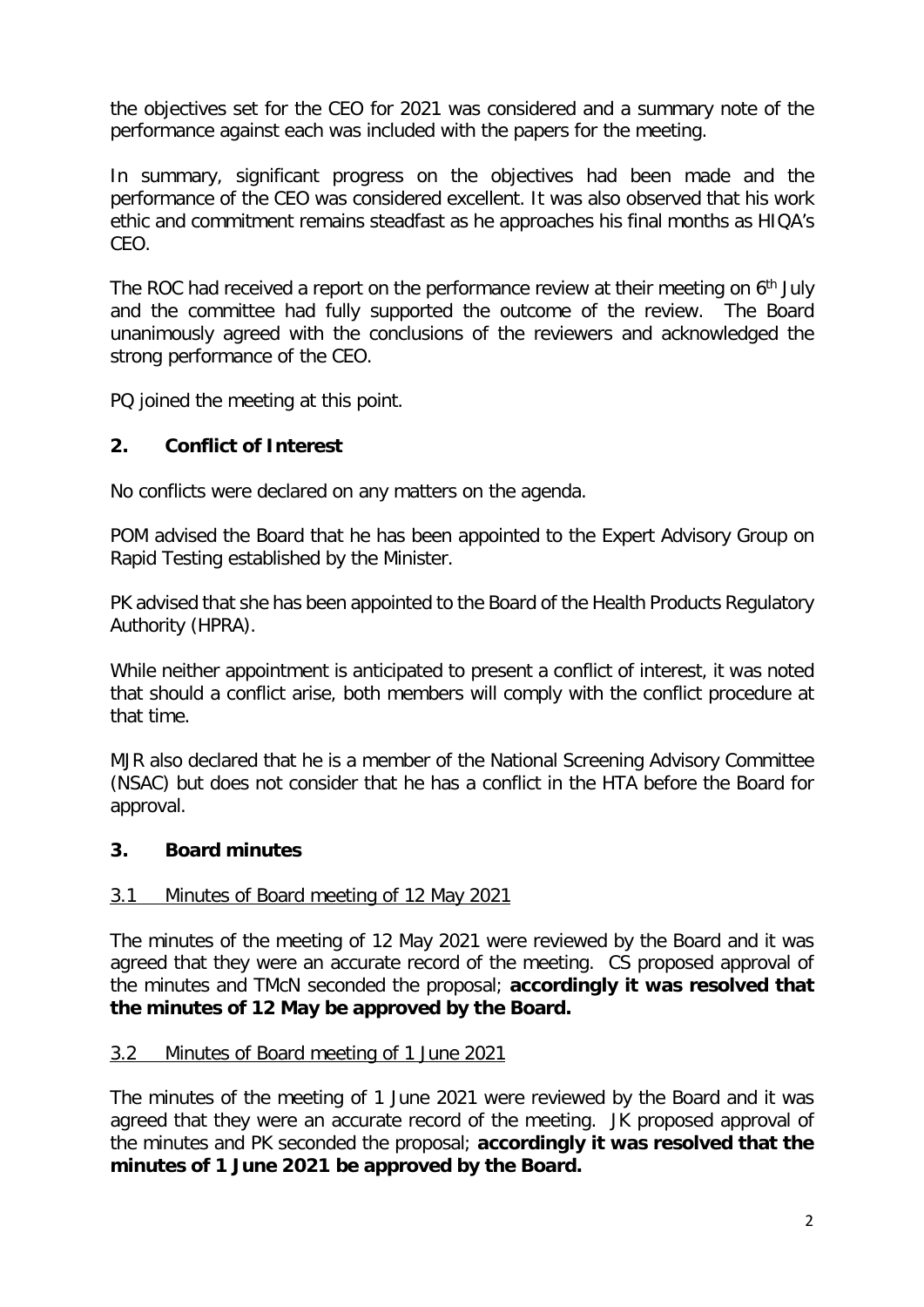## **4. Review of Actions**

An update on the actions arising from previous Board meetings was provided and the following was noted:

- The senior post necessary to the revised organisational structure has not been approved. Following further discussion between the Chairperson and the CEO, a revised business case is being developed and will be submitted to the Department of Health (DoH)
- There has been good engagement with the DoH on the Patient Safety Bill and the implications of the proposed function for HIQA in investigating incidents
- No meeting has yet been scheduled to engage with the Secretary General of the DoH on the development of large providers of nursing home services
- In the context of the corporate planning process, there has been engagement with the Secretary General on the range of activities planned for HIQA's expanding role
- The recurrent action on the update of the Digital and Data Transformation Strategy (DDTS) work streams can be removed given the ongoing oversight arrangements in place at the ROC.

# **5. Matters arising**

KL advised that following the approval of the Committee membership at the Board meeting on 1 June, a further change is proposed to reflect that PK will not serve on the Audit Risk and Governance committee (ARGC). The proposed revised membership of the ARGC was included in the pack for the Board's convenience. POM proposed the change to the membership of the ARGC and JK seconded the proposal; **accordingly it was resolved that the revised ARGC membership be approved by the Board.**

In the context of the ARGC oversight plan, it was considered at the ROC meeting of 6 July, that there are a wide range of initiatives on staff engagement that relate to the culture of the organisation. Given these initiatives, it was proposed by the ROC that the internal audit on culture, scheduled for late in 2021 be deferred to Quarter 1 2022. It was agreed at the ROC that a paper outlining the range of initiatives and the rationale for deferring this audit be prepared for the ARGC meeting in September.

Given the level of activity underway on staff engagement currently, the Board agreed that this approach was appropriate.

There were no other matters arising.

## **6. Health and safety matters**

There were no reportable Health and Safety matters since the last Board meeting.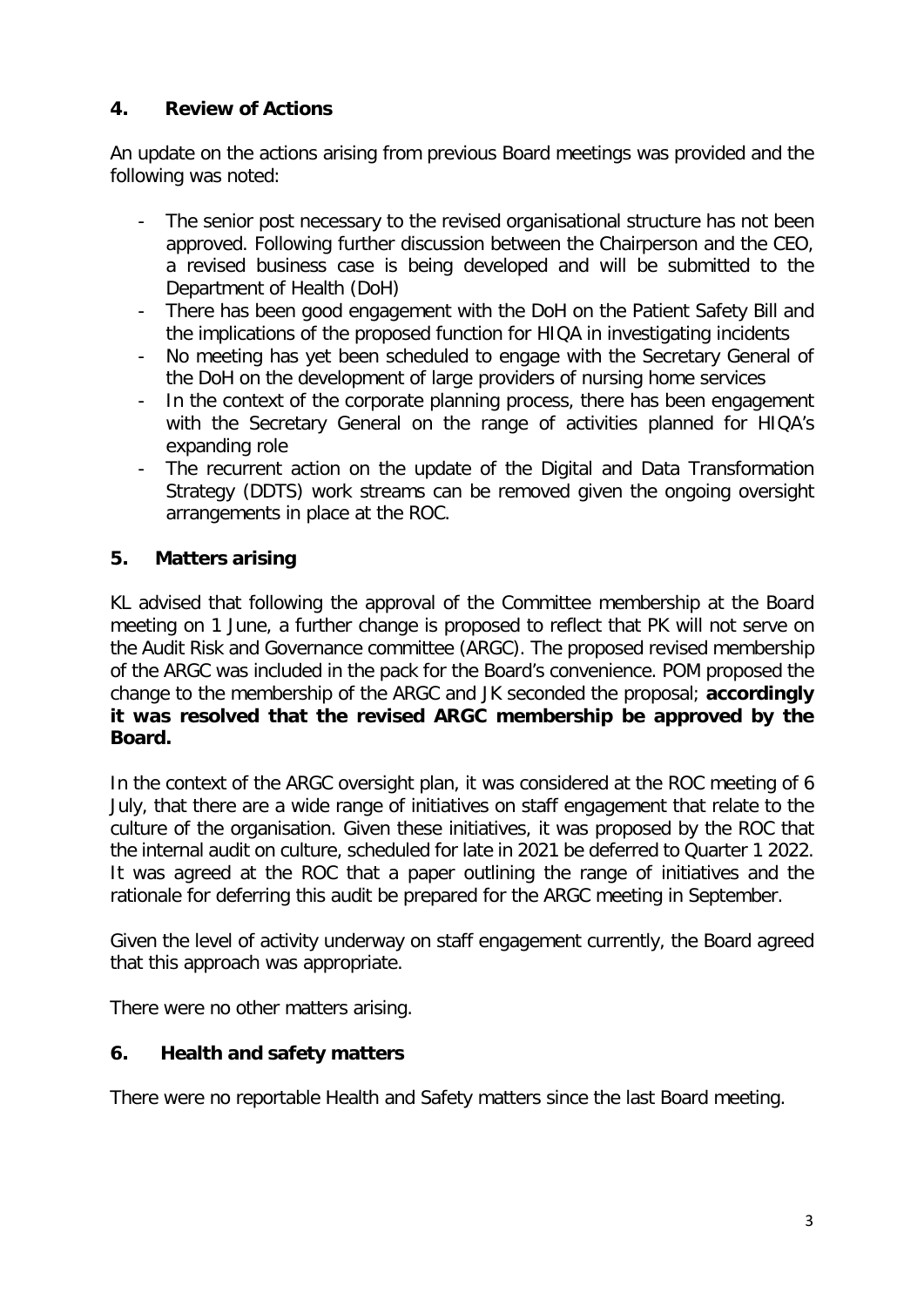# **7. CEO's Report – key strategic and operational matters**

Mary Dunnion (MD) Chief Inspector (CI) joined the meeting for this item as some items on the CEO's report are relevant to regulatory activities. PQ highlighted the following items from his report:

#### - COVID-19 response – Business Continuity Plan

In line with Government's public health measures, all staff with the exception of those staff whose presence is essential, continue to work from home.

- Culture/future working

In the context of initiatives on culture, a project on the design of future working in HIQA is underway involving a staff survey and focus groups. A proposal on future working arising from this work will be brought to the Board for consideration.

#### Regulation of Health and Social Care

Discussions on a number of new functions have been progressing since the last Board meeting including:

- o The Patient Safety Bill there has been good engagement with DoH officials on proposed amendments to the Bill in terms of reviewing individual incidents in nursing homes
- o Direct provision HIQA has met with officials from the Department of Children, Equality, Disability, Integration and Youth (DoCEDIY) to discuss HIQA's proposed role as the interim inspection body for Direct Provision centres. It is anticipated that sanction for the business case submitted by HIQA for operationalising the function will be received in the near future.

For the benefit of new members, PQ explained that HIQA had been requested to undertake the inspection of Direct Provision centres as it was recognised that HIQA had the necessary competency. The DoH has agreed that it will be on an interim basis until a long term solution is put in place.

o Regulatory and legislative reform Communication on regulatory and legislative reform is continuing through the bi-lateral group and HIQA has been requested by the DoH to undertake an international review of nursing home regulatory models.

### - E-Health position paper

A further meeting took place with the DoH on the position paper on the reform of the health information system and E-health landscape in Ireland. A number of suggested considerations were made for inclusion and it is planned to bring the final position paper to the SIRT committee for review and then the Board in September, after which there will be wider communications with relevant stakeholders.

Cyber security

In the aftermath of the HSE ransom ware attack, HIQA expedited a number of planned initiatives to maximise cybersecurity arrangements. Detailed updates on cyber security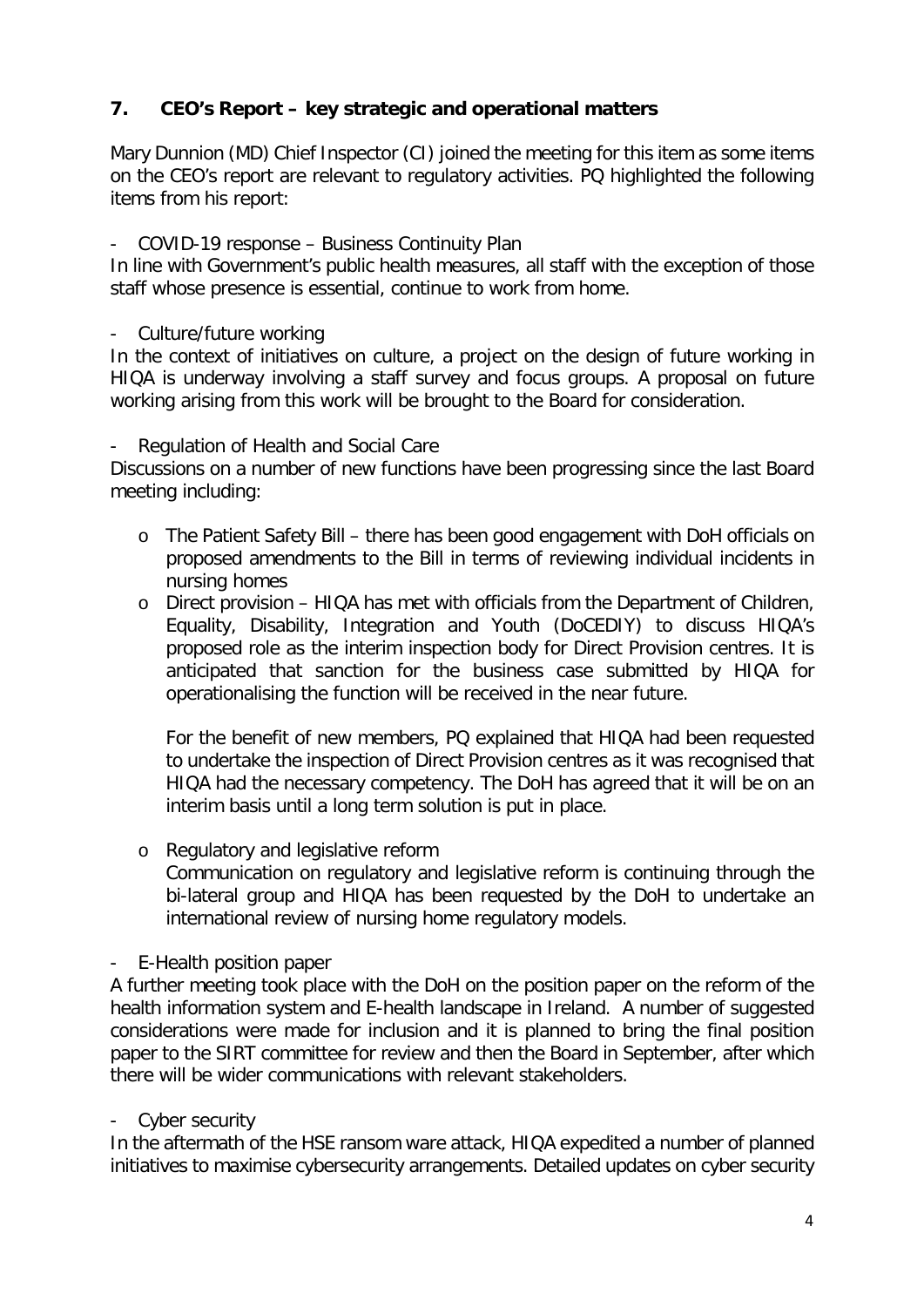and the delivery of the DDTS were provided to the recent ARGC and ROC meetings (the associated papers are included in the Board pack for information).

Evidence Synthesis (COVID-19)

The majority of work in the HTA Directorate remains focussed on COVID-19 which has been the case since March 2020 and further detail is included in the report. All functions of the Directorate have resumed since Quarter 1, although not as yet at full capacity.

National Incident Management system (NIMS) Review

This review was discussed at the recent SIRT committee meeting and a paper has been developed and is on the agenda for the Board's consideration.

- National Standards for Home care support

A brief update is included in the report on the development, by the DoH of a statutory scheme for home care services and the preparatory work by the Standards team in advance of the finalisation of the scheme.

- National Standards for Children's social services

Following the consultation process on the National Standards for Children's social services, there has been a significant response from the foster care sector advocating for the Foster Care Standards 2003 to be retained in parallel with the new standards. Engagement with the DoCEDIY is ongoing on this and other issues.

National In-Patient Experience Survey (NIPES)

The NIPES was suspended when the ransom ware attack on the HSE occurred due to the impact on the systems within the HSE that are necessary to the survey.

- National Maternity Bereavement Experience Survey

Similar to the NIPES, the Maternity Bereavement Survey has been disrupted because of the cyber-attack on the HSE.

- The following surveys are on schedule:
	- o The Nursing Home Experience Survey and
	- o The National End of Life survey.
- Corporate Governance
	- o The Annual Report for 2020 was published on 9 June
	- o Significant engagement is underway with a wide range of stakeholders on HIQA's new corporate plan. The draft plan should be near completion by the end November 2021.

- Senior Executive positions

The executive search and recruitment programme for three senior executive posts is underway and the closing date for applications has passed. Dates are planned for key stages in the process.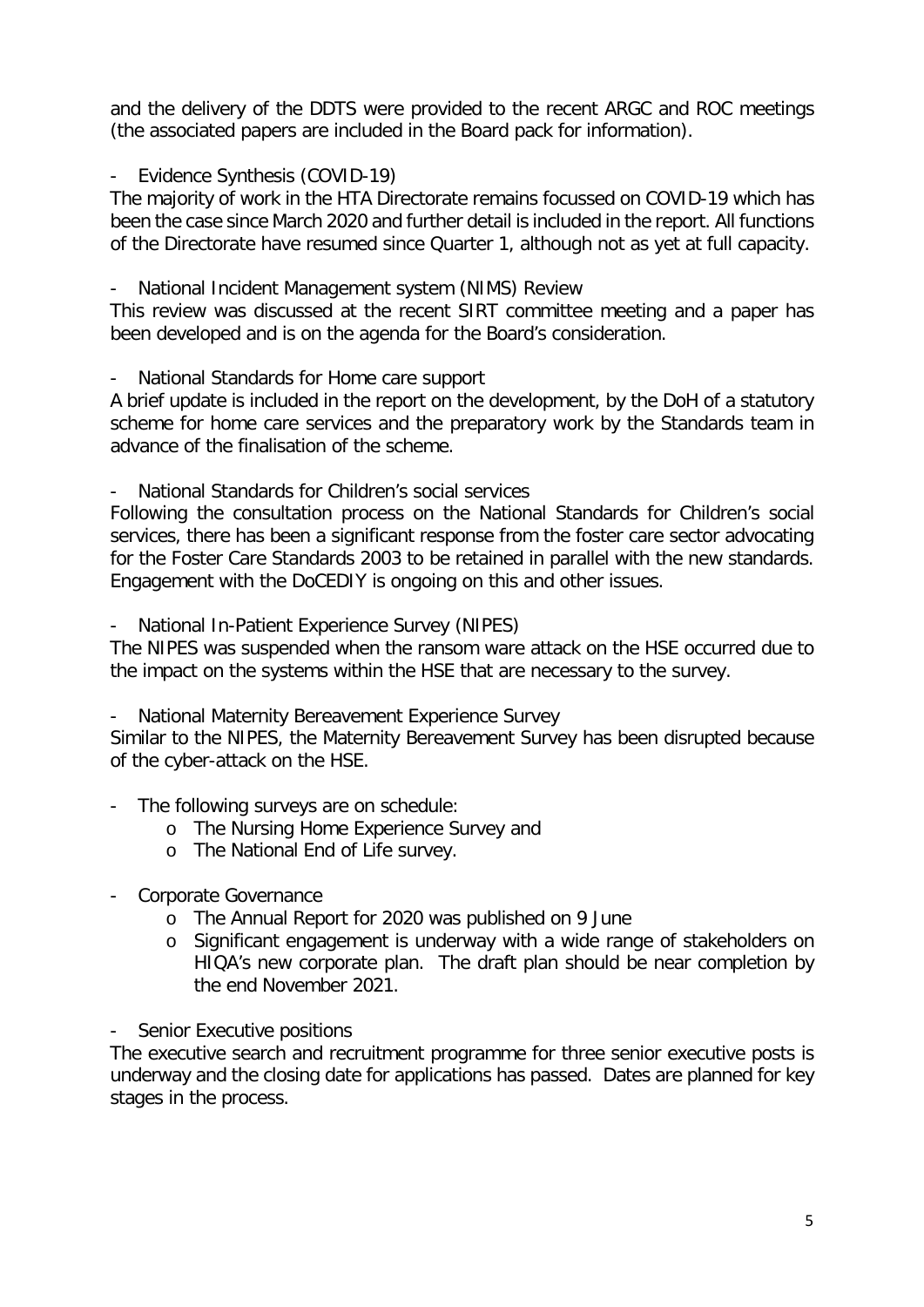### - Organisational restructure

A full update was provided to the ROC on the work programme for the organisational restructure. A project examining the configuration and location of some activities will commence in September.

### Finance Improvement project

Work is continuing on the finance modernisation project and it is expected the draft report will be finalised and presented to the ARGC in September.

Digital and data transformation strategy (DDTS)

An update on the delivery of this strategy was provided to the ROC at its meeting on 6 July and the associated paper is included in the Board papers.

Memoranda of Understanding (MOUs)

A report on the management of MOU's and Joint Working Arrangements (JWAs) was presented to the ROC on 6 July and a list of these are included in the CEO report.

The Board observed that additional activities and roles such as the inspection of Direct Provision centres and providing the mechanism for the OPCAT function carry the risk of overextending and overwhelming the organisation.

It was noted that this risk is being monitored and careful planning in terms of timing and resources will be applied to all new activities.

The Board thanked PQ for a comprehensive report.

### **8. Chief Inspector (CI) and Director of Regulation report**

MD referred the Board to the Chief Inspector's and Director of Regulation report and highlighted the following:

- The latest picture of Covid-19 infections in Nursing homes as represented by the Covid-19 dashboard shows a continued reduction in the numbers of notifications of cases of Covid-19. The situation continues to be monitored closely, particularly in light of the Delta Variant
- The ongoing changes in the nursing home sector whereby large international providers of social care services are buying small standalone centres. It is unclear at this point what impact this change in the ownership profile will have but the situation is being monitored closely and has been communicated to the DoH.
- Following discussion with the Board, it was agreed that the regulatory environment in other jurisdictions will be examined from this perspective and this research will be included in the research into international regulatory models for nursing homes which has been requested by the DoH.
- A large provider of disability services has advised the Chief Inspector that they will cease operations in September. The Chief Inspector has written to the DoH on this matter and the HSE is currently in discussions with the provider to ensure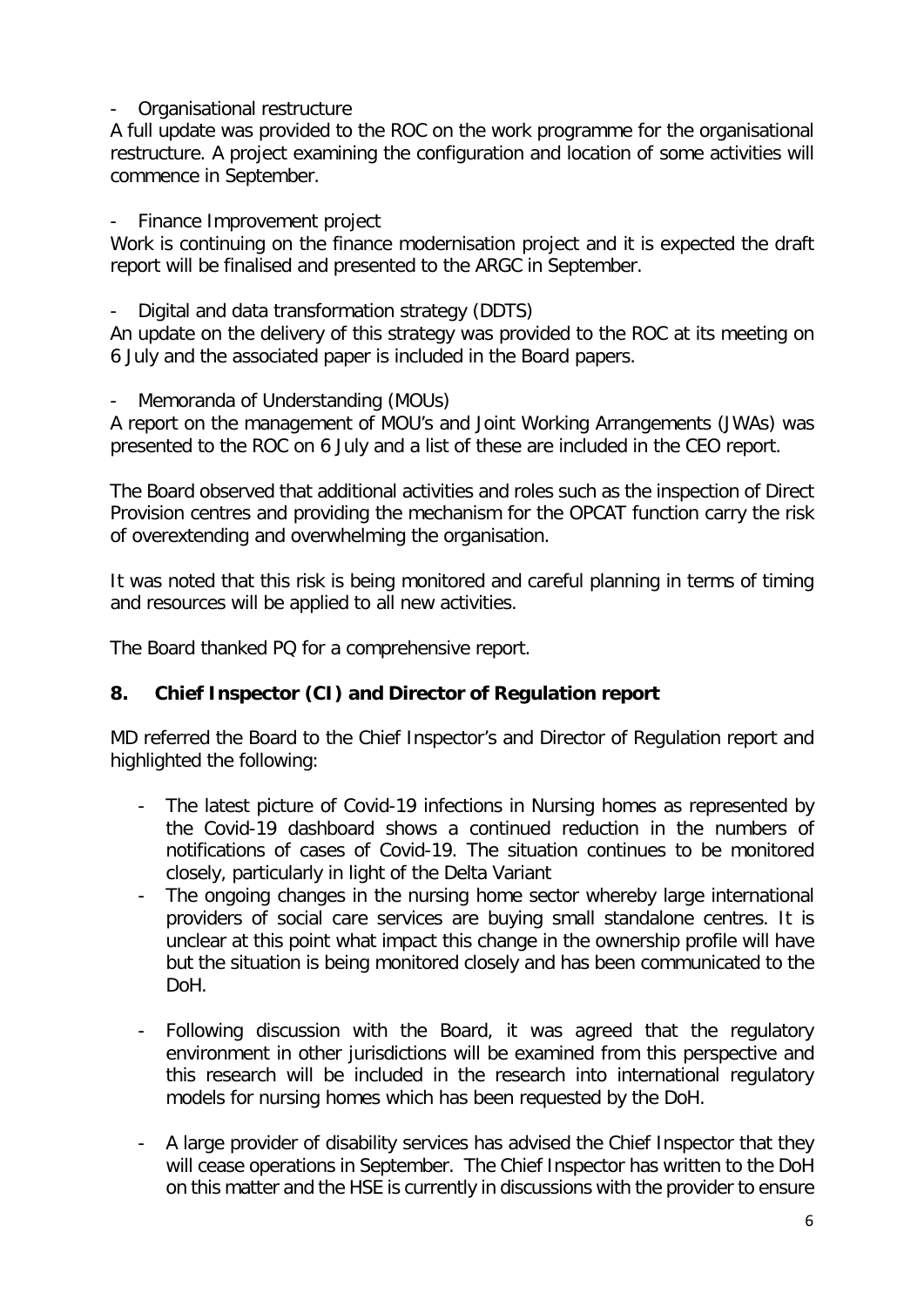a smooth plan to maintain the wellbeing of residents. The registration process will reflect the emerging situation.

- A disability centre was notified of a decision to cancel its registration in June. The decision of the Chief Inspector has not been appealed and the HSE will take over operations of the centre from the date of cancellation.
- An RTE Primetime programme, focusing on the factors that contributed to the Covid-19 outbreaks in Nursing homes and on the impact on the families of residents, will be aired in the near future.
- Work is continuing to support the implementation of the Nursing Home Expert Panel recommendations; a significant number of which require legislative changes. There is good engagement with the bi-lateral group established by the DoH to work on required changes.
- Research is progressing on homecare regulation; feedback is awaited from Sláintecare and the HSE which will be informed by the risks identified by focus groups.
- Legal activity including
	- o a reduction in the number of beds in one centre to facilitate greater privacy for residents and
	- o a notice to cancel the registration of a centre.

The Board made a number of observations on the Chief Inspector's report as follows:

- if there is a potential for the HSE's records on outbreaks in the nursing home sector during Covid-19, to have been compromised as a result of the cyber attack
- recognition of the improved situation in nursing homes
- ensuring the focus on the needs of residents when the provider of disability services ceases operations in September and
- recognition that regulatory operations are still functioning at a high level, including staff training and research, despite the pressures of additional activities and demands relating to Covid-19.

MD confirmed that the Regulation Directorate has maintained its records of its operations in the context of its engagement on Covid-19. The Board thanked MD for her report and the ongoing work of her team. MD left the meeting at this point.

## **9. Report from Board Committees**

### Audit Risk and Governance Committee (ARGC)

The Chair of the ARGC, Caroline Spillane (CS), reported that the Committee had, at its meeting on 22 June;

- Reviewed the internal audit report on arrangements for managing agency staff. The HR manager had been present and confirmed that recommendations will be implemented as outlined
- Received an update on the implementation of recommendations from a previous internal audit report on protected disclosures where the procedures for managing disclosures from external parties had been revised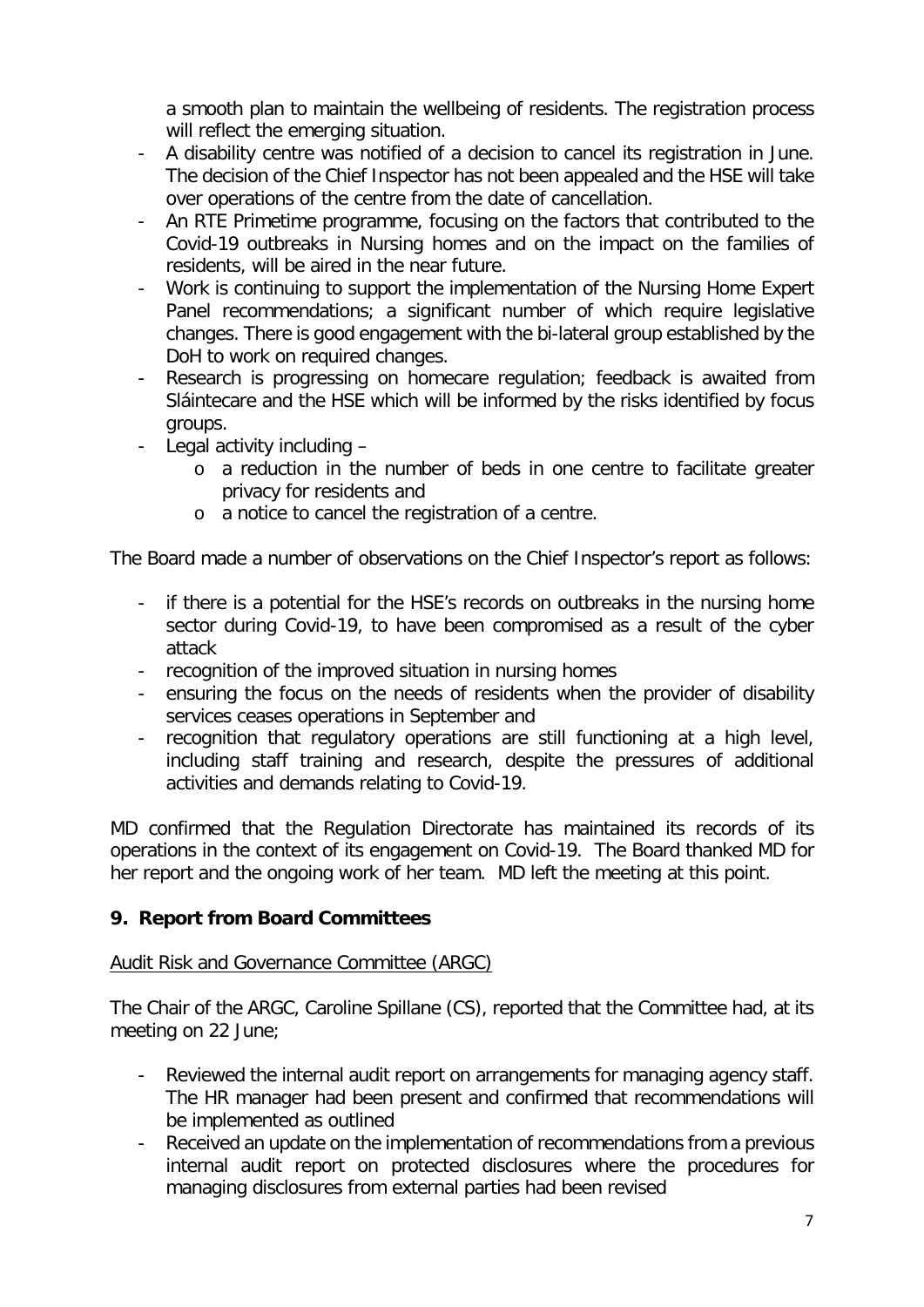- Received a comprehensive update from the Information Division on cyber security and recent measures that were fast-tracked in the immediate aftermath of the cyber-attack on the HSE, for 24/7 cyber security monitoring and staff training. The related presentation is included in the meeting papers for the Board's information
- Received the finance report to the end of April where two items were highlighted; an emerging underspend and the treatment of the funding for the implementation of the Nursing Homes Expert Panel recommendations. Further detail is included in the Board finance paper on these issues
- Agreed by majority to appoint Mazars as HIQA's new internal audit provider following the implementation of the OGP framework process. BC, was nominated as the Committee's nominee to participate on the evaluation panel.

### SIRT Committee

The Chair of the SIRT Committee, Michael Rigby (MJR), advised that the Committee met on 22 June and had discussed the following items:

- Update on discussions with the DoH in relation to future funding for the CICER work stream when the existing funding source expires in April 2022
- The HTA of Birth Cohort testing for Hepatitis C, which is on the agenda for the Board's approval
- The range of activities and outputs being delivered by the HTA Directorate. In this context, it was noted that because the functions carried out by the Directorate has expanded and evolved, the scheme of delegation will be revised to ensure that all activities are appropriately recorded and delegated. The revised scheme will be presented for Board approval at its September meeting
- The review of information management practices of the National Incident Management Systems (NIMS) and the need for a wider discussion with the Board on the wider context and anticipated developments. The Committee requested a short paper to inform that discussion which is on the meeting agenda for discussion
- The performance to date in 2021 of both Directorates is strong and any exceptions to the business plan were explained to the committee and
- The terms of reference for the committee were reviewed and revisions agreed; the revised ToR are before the Board for approval.

### Resource Oversight Committee (ROC)

The Chair of the ROC, Lynsey Perdisatt (LP), reported that the Committee met on 6 July where the following items were discussed:

- The performance of the CEO for the first half of 2021 (reported during the Board only session)
- Update on the recruitment of the three senior positions, CEO, Chief Inspector (CI) and Director of Healthcare
- Update on the organisational structure developments, succession planning and trends in relation to agency staff numbers
- A briefing paper on HIQA's pension arrangements and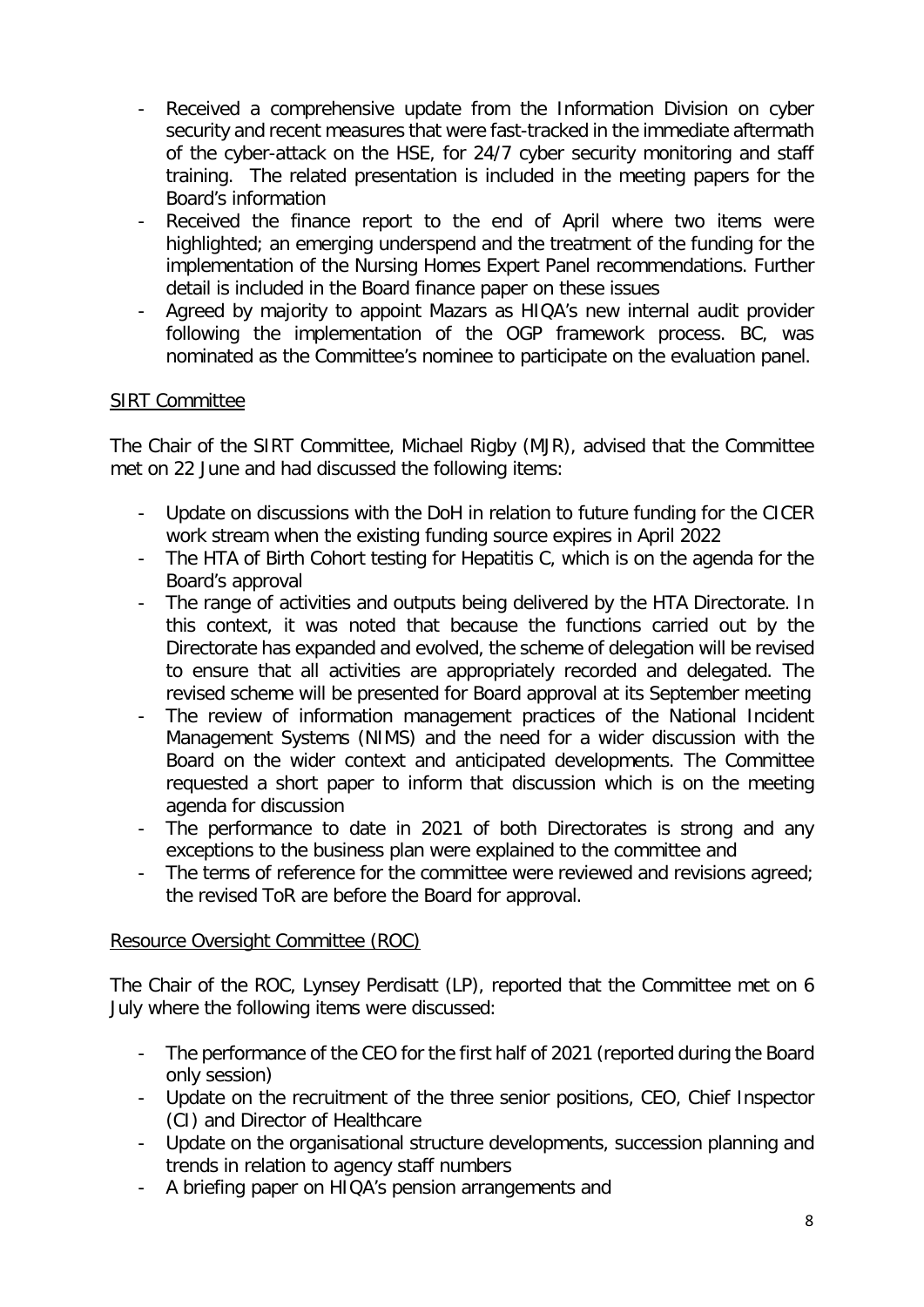- A comprehensive presentation on progression of the Digital and Data Transformation Strategy (DDTS) – this is included in the Board papers for information. An overview of the current delivery status was provided, together with key issues and developments.
- 9.1 CEO mid-year review This item was covered earlier in the meeting.
- 9.2 SIRT Committee terms of reference (ToR) The terms of reference for the SIRT committee were reviewed in detail and it revisions agreed by the Committee.

MJR proposed approval of the revised ToR and CS seconded the proposal; **accordingly it was resolved that the revised terms of reference for the SIRT committee be approved by the Board.**

9.3 NIMS review report (for information) and cover note for discussion Barbara Foley (BF) Health Information Manager – Quality joined the meeting for this item and explained that the review of the National Incident Management System was published at the end of May 2021. The report includes key findings such as the complexity of governance arrangements, the changing functionality of the system in the absence of a long term strategy, the need for clarity of roles and responsibilities at a national level, effective stakeholder engagement with users of the system and gaps in the oversight of data quality. BF outlined the recommendations included in the report to address these areas. BF also highlighted that the system is to be used as the reporting mechanism for the Patient Safety Bill, when enacted.

The Board made a number of observations on the issues presented including:

- o The findings are of concern, particularly given the prospect of the system being cited in legislation as the system through which service providers must report notifiable incidents to HIQA and the Mental Health Commission and
- o The issues regarding governance and quality of information systems have been identified in previous reports and there is a need to take a composite and proactive approach to the overall challenges that have been identified.

The Board agreed that this matter should be highlighted as a matter of urgency in a way that expands the discussion so that patient safety and health and social care improvement informs the national direction and therefore policy and practice.

It was noted that the E-Health paper could be further developed to bring prominence to the issue, given progress on the Patient Safety legislation and will be brought to the next meeting of the Board for discussion. PQ and POM agreed to discuss this matter further before the next Board meeting.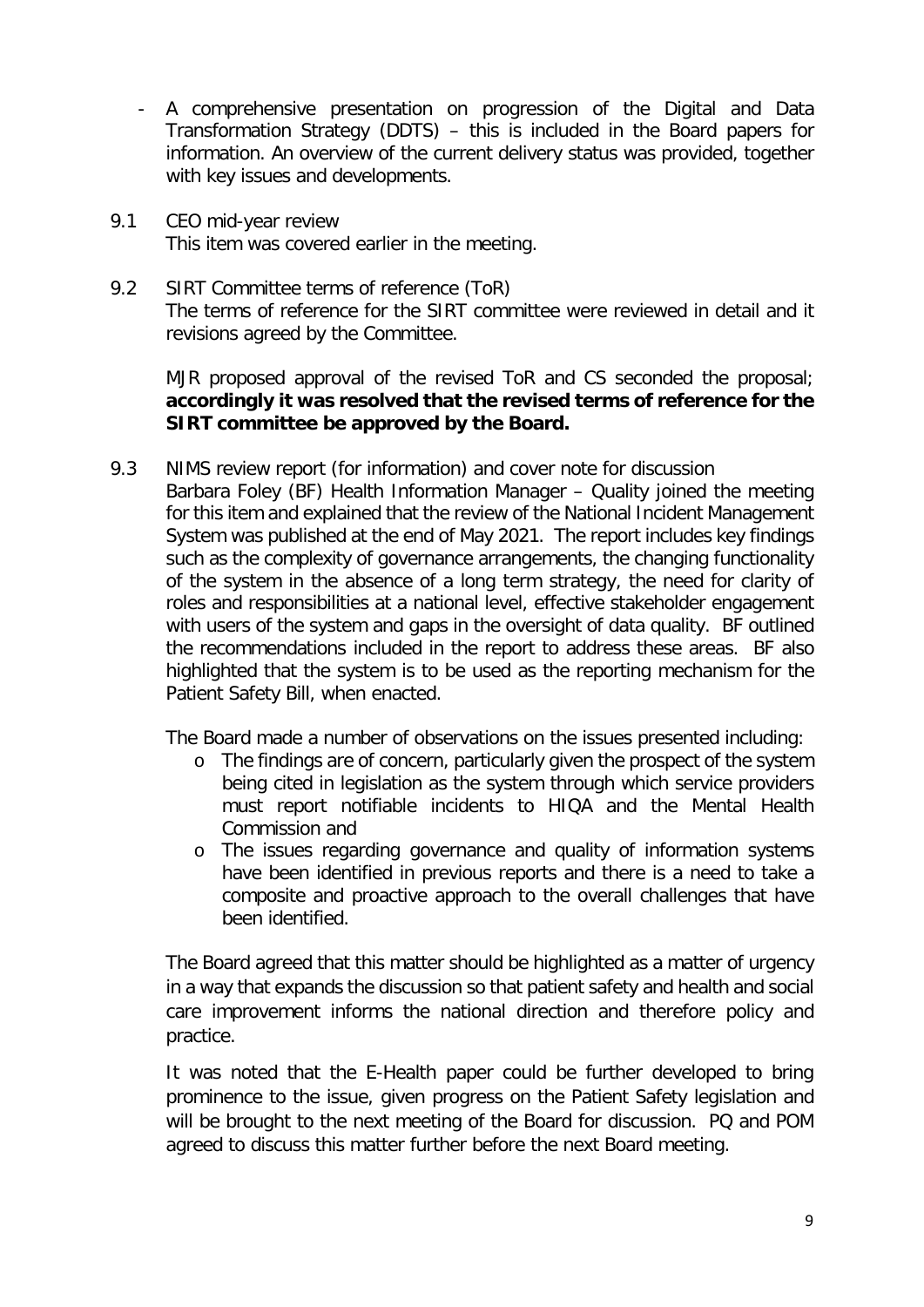It was also noted that while reports of this kind don't usually come to the Board in advance of publication, this will be examined where issues of a strategic or legislative nature may be involved. The Executive will consider this further and revert.

The Chairperson thanked the Committee Chairs for their reports and for all the oversight work taking place to support the Board effectively.

# **10. Risk Report**

KL presented on the additional functionality which the Vision risk system provides and explained the different stages of risk management including:

- inherent risk, before management controls are put in place
- residual risk which is rated having taken the management controls into account and
- the target risk, which, when actions are identified and implemented, aims to bring the risk within the risk appetite approved by the Board.

In addition, KL outlined that the system:

- enables risks to be broken into cause, event and effect which facilitates a more consistent and accurate way of identifying and recording the core risk
- provides for the assignation of ownership of risks, controls or actions
- generates more awareness of responsibility by alerting owners to review controls and actions which have passed their implementation date
- provides for the risk impact rating to be derived from the unique risk appetite and associated tolerances aligned to HIQA's risk categories and
- generates tailored reports for the relevant governance level of reporting.

Additional features relating to the tracking of internal audit recommendations, compliance with statutory requirements and assurance reporting are also being developed and will be presented when finalised.

It was noted that the system is an excellent tool that provides an integrated and effective governance tool for risk and performance management and key compliance activities.

## **11. Corporate Performance and Human Capital Reports**

SA joined the meeting at this point.

KL presented the new corporate performance report generated by the Vision corporate performance system and referred the Board to the explanatory document to support the Board's first engagement with the report. KL outlined the key features including:

- the summary dashboard which gives the status of each objective at a glance
- the linking of each annual objective to a strategic objective
- the overall delivery status of each objective
- a short summary note on each objective explaining where relevant, the reason for any deviations from plan and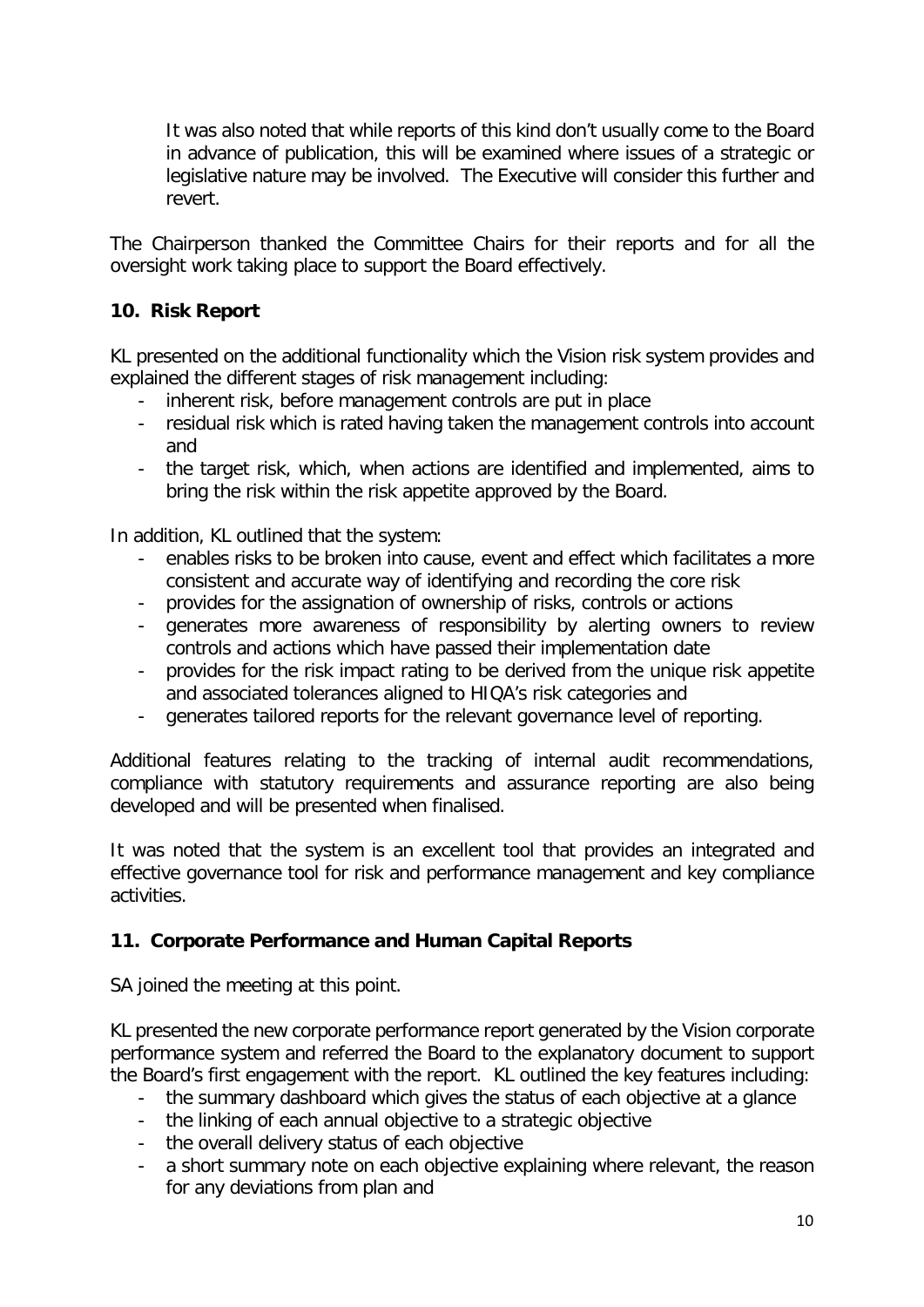- a summary of the related measures underpinning each objective.

KL explained than the measures feature provides for increased management capability and insight as measures can be allocated to individual team members and where they are not achieved as planned, a change of approach is prompted.

The Board noted the performance report and the associated guidance document.

SA presented the human capital report to the Board which provided an overview of the number of staff, absence rates, unfilled sanctioned roles and roles for which sanction is being sought. In addition, the annualised turnover rate was reported and spend on learning and development activities. The Board requested that a comparator to industry/public sector norms regarding turnover, sick leave and other appropriate data be included in future reports.

### **12. Finance Report**

SA presented the financial report for the period ending 30 April and noted that because of the timing of the ARGC and Board meetings, more up to date information has become available in the meantime which is included in a supplementary report. SA explained that the timing of meetings was discussed at the last meeting of the ARGC and it was agreed to reschedule the committee meetings to align more closely with the Board meetings.

SA referred the Board to the supplementary report which reflects the end of May financial results and provides further detail on the treatment of the funding allocated by the DoH for the implementation of the Nursing Home Expert Panel recommendations. SA explained that HIQA's budget for 2021 was constructed on the basis of the total funding provided by the DoH. Discussions are ongoing with the DoH in relation to this matter and to ensure that funding is integrated with baseline funding in future years.

In the context of the financial information available at the end of May, it is clear that the under spend has increased from the end of April figure due to underspends in pay, professional fees and ICT costs. SA advised that a full financial forecast is underway which will provide an accurate up to date base for financial management in the second half of 2021.

The Board thanked SA for his report. SA left the meeting.

## **13. HTA of Birth Cohort Testing for Hepatitis C**

Mairin Ryan (MR) Director of HTA, together with the following members of her team who were involved in this HTA project joined the meeting for this item; Paul Carty (PC) Health Services Researcher, Conor Teljeur (CT) Chief Scientist and Patricia Harrington (PH) Deputy Director of HTA.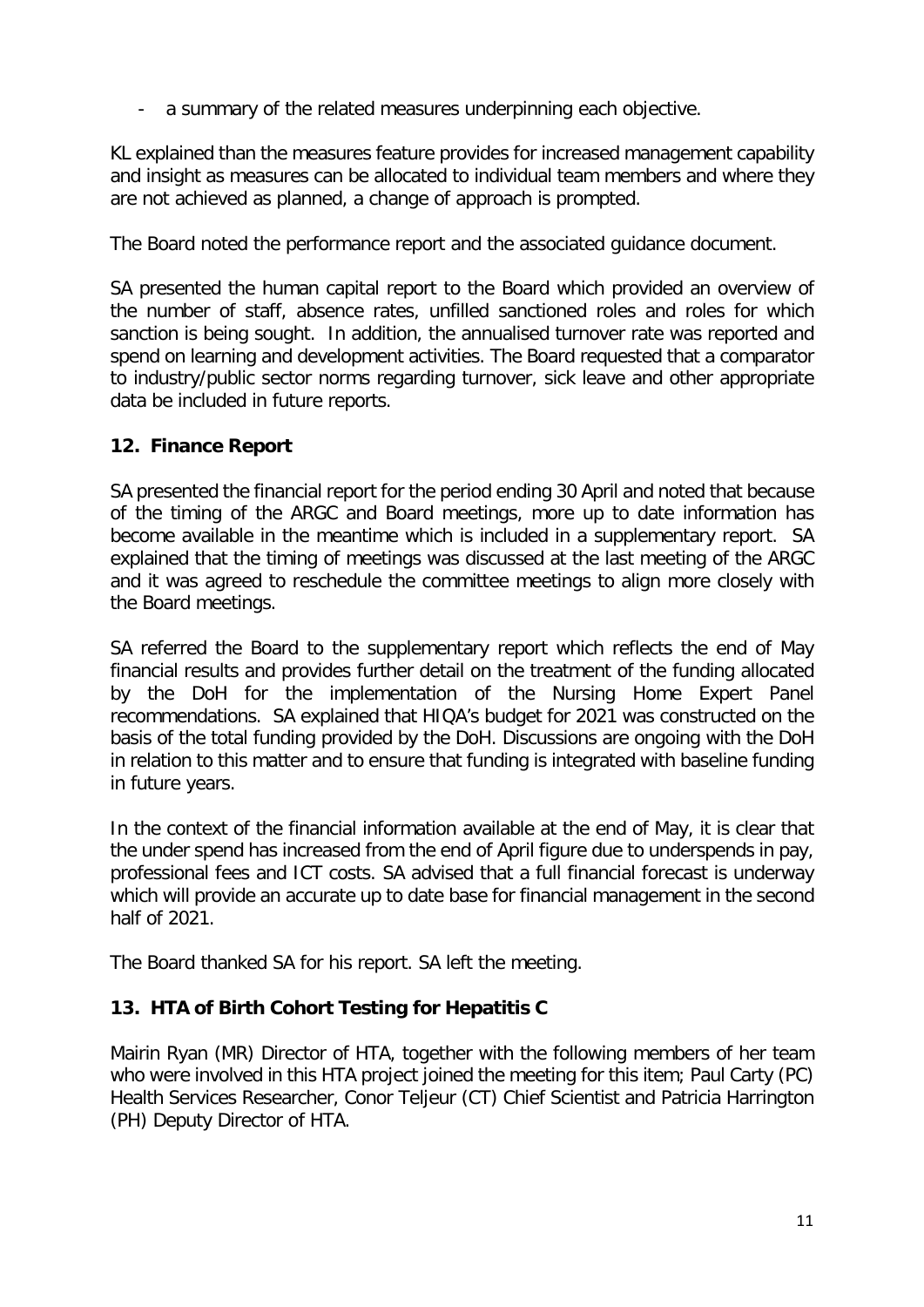MR advised the Board that this HTA was carried out following approval of the HTA prioritisation plan, previously approved by the Board. The full HTA report of Birth Cohort Testing for Hepatitis C was provided, together with:

- The Process outline approved by the Board at the beginning of the HTA process and the Statement of Assurance confirming that the HTA was carried out in accordance with that process
- The Statement of Outcomes report on the results of the public consultation on the HTA and
- Relevant appendices associated with the report.

MJR, Chair of the SIRT committee, advised that the report was examined at the committee when it was highlighted that, because of the potential for confusion of this report with the work underway examining the expansion of newborn screening programmes, the communication around the report will need to be very clear. The committee also highlighted that it needed to be made clear at the time of publication, that those outside the cohort addressed by the report are not excluded from testing. This was accepted by the Executive.

MJR proposed approval of the HTA of Birth Cohort testing for Hepatitis C and TNcM seconded the proposal; **accordingly it was resolved that the HTA of Birth Cohort Testing for Hepatitis C be approved by the Board.**

### **14. HTA prioritisation process 2021 and work plan**

MR presented the process for prioritising the selection of HTA projects, including the criteria for scoring topics and the Prioritisation Advisory Group's role. She explained that the prioritisation process informs the HTA work plan, which is in turn presented to the Board for approval. Having agreed the work plan, the relevant HTAs are included in the next year's Business plan.

The Board considered the work plan and MR clarified the following in response to the Board's queries and observations:

- Conducting a HTA on critical care reorganisation was not considered the most effective method or approach for this topic. It was noted that the rationale for not selecting a topic should also be included in future presentations
- Measurement of the clinical impact of a topic is applied at a high level within the prioritisation process
- MR chairs the Prioritisation Advisory Group and her key purpose is to hear the views of the other members and
- The analysis carried out by CT, Chief Scientist in 2020 on excess deaths during the Covid-19 outbreak will be updated in 2021.

JK proposed approval of the HTA work plan for the coming year and MJR seconded the proposal; **accordingly it was resolved that the HTA work plan for the coming year be approved by the Board.**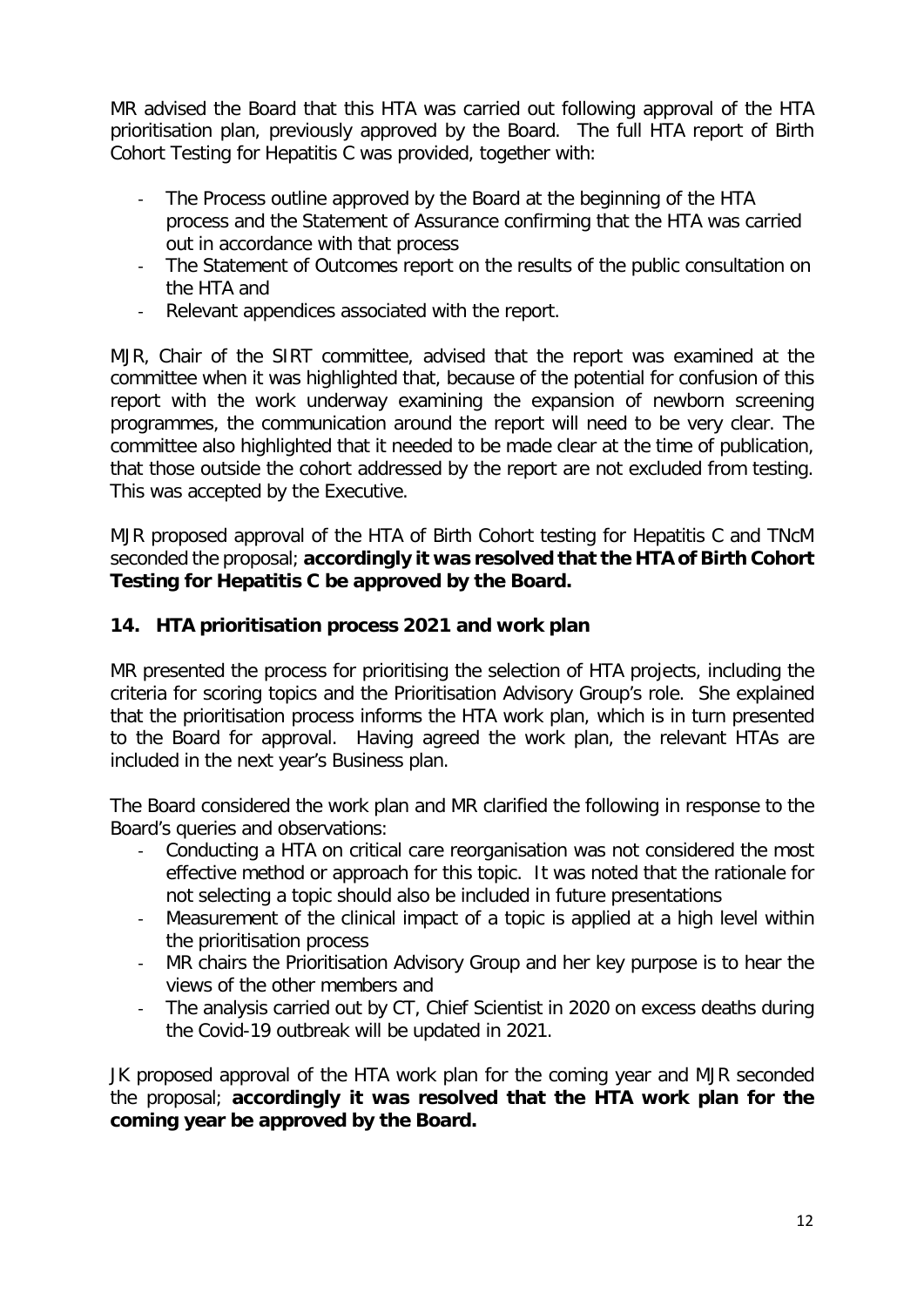## **15. Papers presented at ROC and ARGC**

The following presentations were brought to the attention of the Board:

- Update on Cyber security programme of work and related capital budget (presented at the ARGC on 13 April 2021)
- Update on progress on the Digital and Data Transformation Strategy (presented to ROC on 15 April 2021)
- Update on strategic HR initiatives (presented to ROC on 15 April 2021).

### **16. Chairperson's report**

The Chairperson's report was noted.

### **17. Any other Business**

There being no further business, the meeting was closed.

**Signed**

Pat or ones \_\_\_\_\_\_\_\_\_\_\_ \_\_\_\_\_\_\_\_\_\_\_\_\_\_\_\_\_

Kathlen Loubard

Pat O'Mahony **Kathleen Lombard** Chairperson **Board Secretary**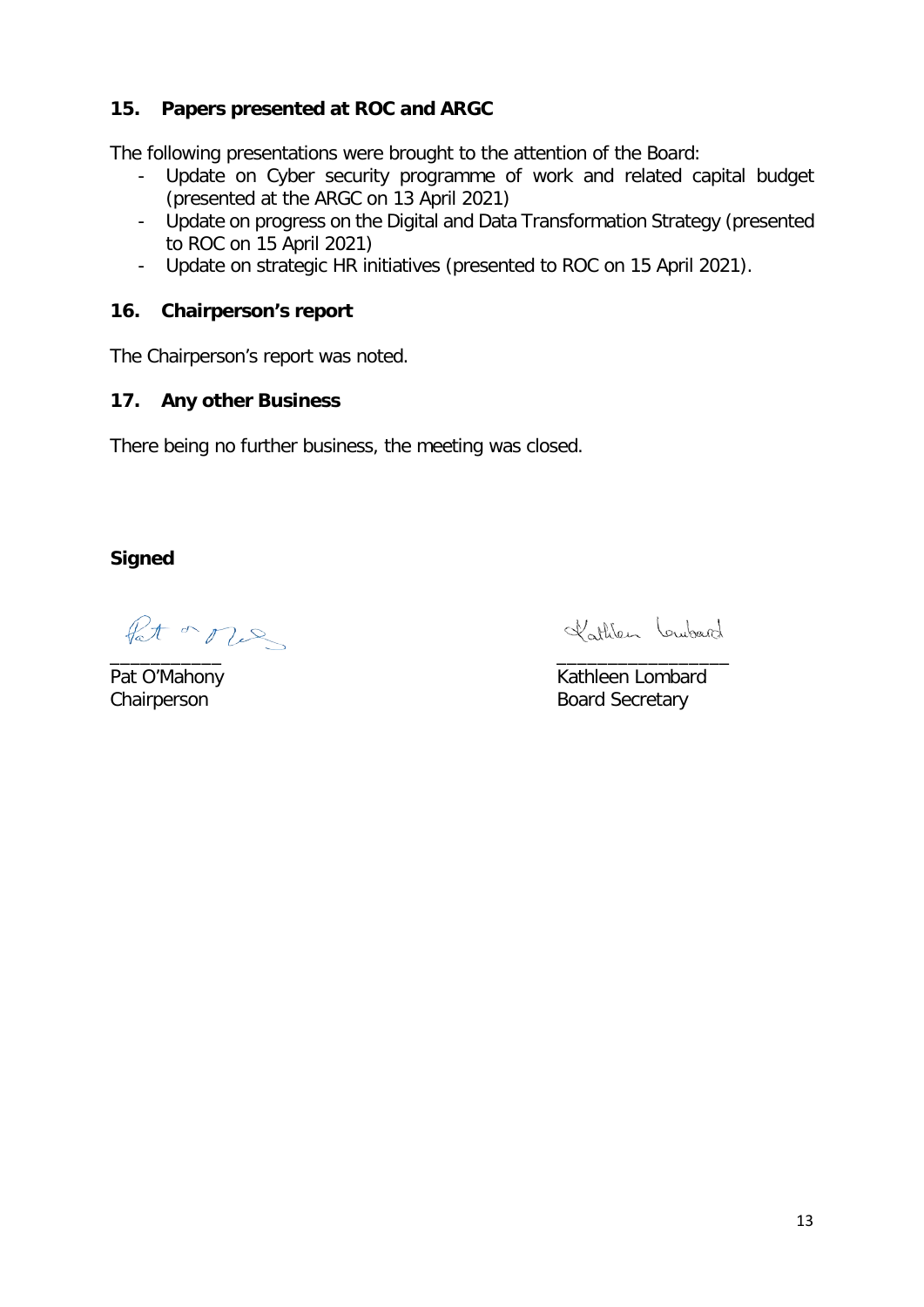# **Actions arising from Board meeting on 7 July 2021**

| <b>No</b>      | <b>Action</b>                                                                                                                                                                                                                   | <b>Person</b><br><b>Responsible</b> | Time-frame |
|----------------|---------------------------------------------------------------------------------------------------------------------------------------------------------------------------------------------------------------------------------|-------------------------------------|------------|
| 1              | a paper outlining the range of initiatives and the<br>rationale for deferring the culture audit be<br>prepared for the ARGC meeting in September                                                                                | PQ/SA                               | September  |
| $\overline{2}$ | A proposal on future working to be brought to the<br>Board for consideration                                                                                                                                                    | PQ                                  | September  |
| 3              | Paper on E-Health for the SIRT committee and<br>Board meeting to expand the discussion so that<br>patient safety and health and social care<br>improvement informs the national direction and<br>therefore policy and practice. | <b>RF</b>                           | September  |
| 4              | A report regarding the finance modernisation<br>project will be presented to the ARGC                                                                                                                                           | <b>SA</b>                           | September  |
| 5              | A revised scheme relating to the HTA function and<br>activities will be presented for Board Approval                                                                                                                            | <b>MR</b>                           | September  |
| 6              | the rationale for not selecting a topic should also<br>be included in future presentations on the HTA<br>prioritisation process                                                                                                 | <b>MR</b>                           | 2022       |
| $\overline{7}$ | National reports/reviews to be examined where<br>issues of a strategic or legislative nature may be<br>involved, to consider if they should come to the<br>Board before approval                                                | PQ                                  | September  |
| 8              | Future HR reports to include a comparator to<br>industry/public sector norms regarding turnover,<br>sick leave and other appropriate information lines                                                                          | <b>SA</b>                           | September  |

# **Carried forward actions from previous meetings**

| <b>No</b>      | <b>Action</b>                                     | <b>Person</b><br><b>Responsible</b> | <b>Time-frame</b>      |
|----------------|---------------------------------------------------|-------------------------------------|------------------------|
|                | Implications of function of investigating         | Corporate                           | Verbal update at       |
|                | incidents (Patient Safety Bill) on HIQA to be     | planning                            | $7/7/2021$ BM $-$      |
|                | considered further as part of strategic           |                                     | positive engagement    |
|                | discussions                                       |                                     | reported               |
| $\overline{2}$ | Meet with the Secretary General and the           | PQ/POM                              | When meeting can be    |
|                | Minister to raise the significance of acquisition |                                     | arranged               |
|                | of nursing homes by large companies               |                                     |                        |
| $\mathbf{3}$   | Regulation committee to maintain oversight of     | <b>JK/KL</b>                        | When appropriate       |
|                | developments on OPCAT. A report will come         |                                     |                        |
|                | back to the Board at the appropriate time.        |                                     |                        |
| $\overline{4}$ | A coordinated understanding and approach to       | PQ/                                 | Corporate planning     |
|                | diverse activities to be raised with<br>the       | <b>POM</b>                          | process has            |
|                | Secretary General of the DoH by CEO and           |                                     | addressed this in part |
|                | Chairperson                                       |                                     |                        |

#### **On hold actions**